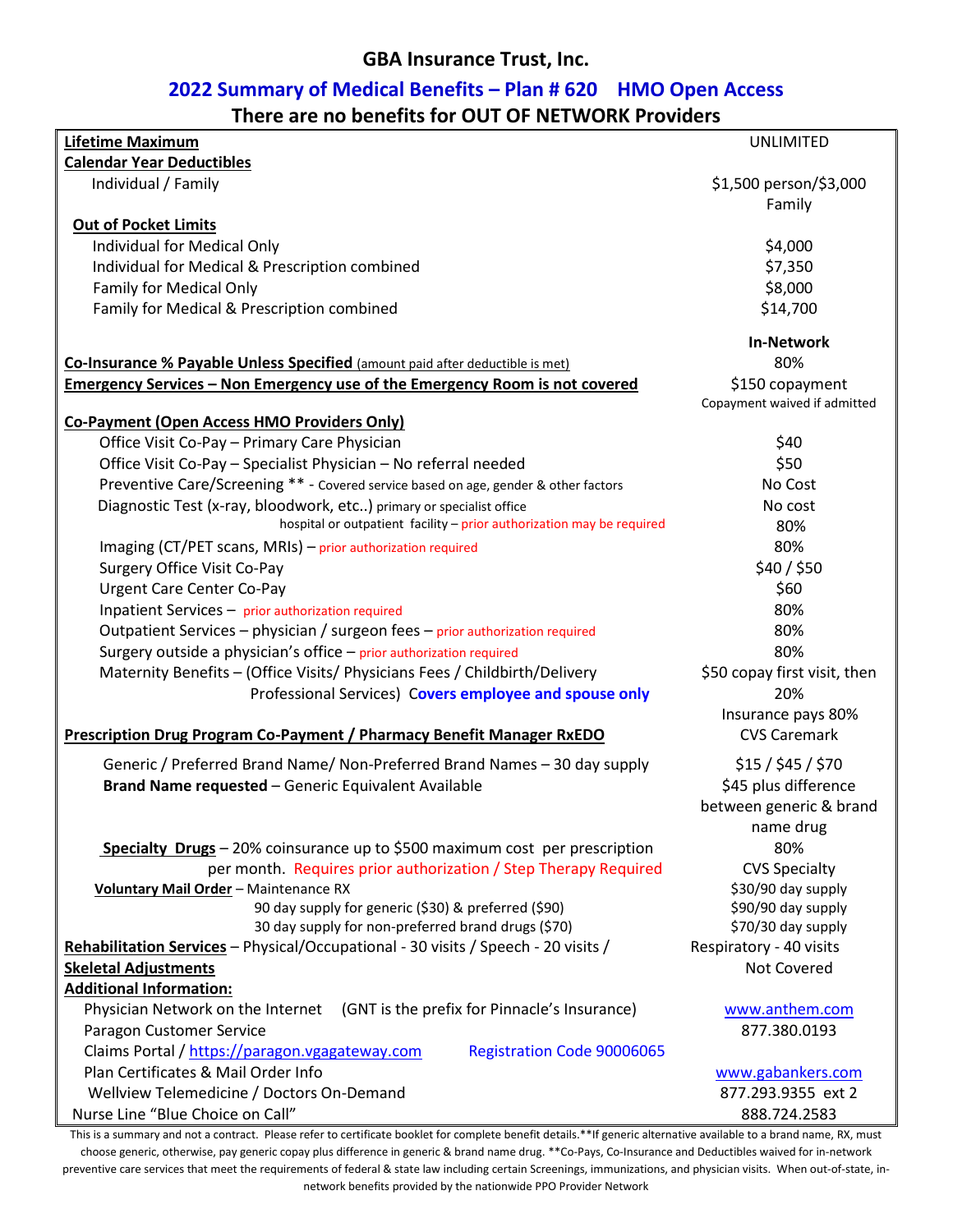**Summary of Benefits and Coverage:** What this Plan Covers & What You Pay For Covered Services **Coverage Period: 01/01/2022-12/31/2022 GBA INSURANCE TRUST : HMO 620 Coverage for: IND, IND+CH, IND+SP, IND+FAM**| **Plan Type: HMO**

**The Summary of Benefits and Coverage (SBC) document will help you choose a health plan. The SBC shows you how you and the plan would**  Aħ **share the cost for covered health care services. NOTE: Information about the cost of this plan (called the premium) will be provided separately. This is only a summary.** For more information about your coverage, or to get a copy of the complete terms of coverage, visit www.gabankers.com/GBAIT/gbaithome.asp. For general definitions of common terms, such as allowed amount, balance billing, coinsurance, copayment, deductible, provider, or other underlined terms see the Glossary. You can view and download the Glossary at www.healthcare.gov/sbc-glossary/ or call 1-877-380-0193 to request a copy

| <b>Important Questions</b>                                        | <b>Answers</b>                                                                                                                                     | <b>Why This Matters:</b>                                                                                                                                                                                                                                                                                                                                                                                                                                                         |
|-------------------------------------------------------------------|----------------------------------------------------------------------------------------------------------------------------------------------------|----------------------------------------------------------------------------------------------------------------------------------------------------------------------------------------------------------------------------------------------------------------------------------------------------------------------------------------------------------------------------------------------------------------------------------------------------------------------------------|
| What is the overall<br>deductible?                                | \$1,500 /person, \$3,000 /family                                                                                                                   | Generally, you must pay all of the costs from <b>providers</b> up to the deductible amount<br>before this plan begins to pay. If you have other family members on the plan, each<br>family member must meet their own individual deductible until the total amount of<br>deductible expenses paid by all family members meets the overall family deductible.                                                                                                                     |
| Are there services<br>covered before you meet<br>your deductible? | Yes, In-network preventive care, home health<br>care, skilled nursing, telemedicine (Wellview<br>only), hospice and prescription drugs.            | This plan covers some items and services even if you haven't yet met the deductible<br>amount. But a copayment or coinsurance may apply. For example, this plan covers<br>certain preventive services without cost-sharing and before you meet your deductible.<br>See a list of covered preventive services at<br>https://www.healthcare.gov/coverage/preventive-care- benefits/                                                                                                |
| Are there other<br>deductibles for specific<br>services?          | <b>No</b>                                                                                                                                          | You don't have to meet deductibles for specific services.                                                                                                                                                                                                                                                                                                                                                                                                                        |
| What is the out-of-pocket<br>limit for this plan?                 | \$4,000 person/\$8,000 family for medical<br>expenses; \$7,350 per person/\$14,700 family<br>for medical and RX expenses combined.                 | The <b>out-of-pocket limit</b> is the most you could pay in a year for covered services. If you<br>have other family members in this plan, they have to meet their own out-of-pocket limits<br>until the overall family out-of-pocket limit has been met.                                                                                                                                                                                                                        |
| What is not included in<br>the out-of-pocket limit?               | penalties, charges over maximum allowed amount,<br>products and services plan doesn't cover, cost of<br>brand name drug in excess of generic drug. | Premiums, balance-billing charges, pre-authorization Even though you pay these expenses, they don't count toward the <b>out-of-pocket limit</b> .                                                                                                                                                                                                                                                                                                                                |
| Will you pay less if you<br>use a network provider?               | Yes. See www.anthem.com or call 1-877-380-0193<br>for a list of network providers.                                                                 | This plan uses a provider network. You will pay less if you use a provider in the plan's<br>network. You will pay the most if you use an out-of-network provider, and you might receive a<br>bill from a provider for the difference between the provider's charge and what your plan pays<br>(balance billing). Be aware, your network provider might use an out-of-network provider for<br>some services (such as lab work). Check with your provider before you get services. |
| Do you need a referral to<br>see a specialist?                    | No                                                                                                                                                 | You can see the <b>specialist</b> you choose without a referral.                                                                                                                                                                                                                                                                                                                                                                                                                 |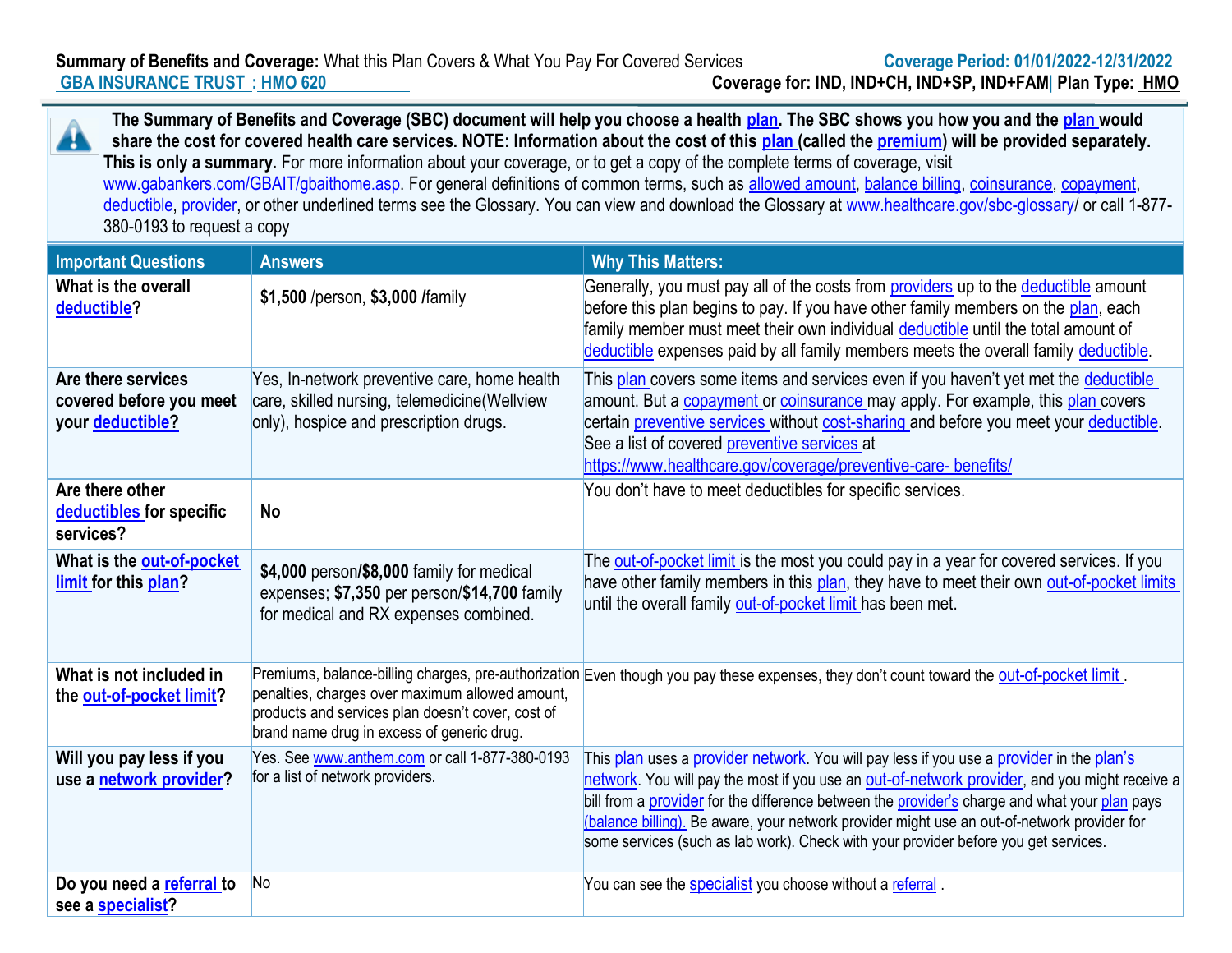All **coinsurance** costs shown in this chart are after your **deductible** has been met, if a **deductible** applies.

| <b>Common</b><br><b>Medical Event</b>                                                | <b>Services You May Need</b>                        | <b>What You Will Pay</b><br><b>Network Provider (You</b><br>will pay the least)                                                                   | Out-of-Network<br><b>Provider (You will pay</b><br>the most) | <b>Limitations, Exceptions, &amp; Other Important</b><br><b>Information</b>                                                                                                                                                    |
|--------------------------------------------------------------------------------------|-----------------------------------------------------|---------------------------------------------------------------------------------------------------------------------------------------------------|--------------------------------------------------------------|--------------------------------------------------------------------------------------------------------------------------------------------------------------------------------------------------------------------------------|
| If you visit a health                                                                | Primary care visit to treat an<br>injury or illness | \$40 copay/visit                                                                                                                                  | Not covered                                                  | \$45 copay for after-hours visit                                                                                                                                                                                               |
| care provider's office                                                               | <b>Specialist visit</b>                             | \$50 copay/visit                                                                                                                                  | Not covered                                                  | None                                                                                                                                                                                                                           |
| or clinic                                                                            | Preventive care/screening/<br>immunization          | No cost                                                                                                                                           | Not covered                                                  | Covered services based on age, gender and other<br>factors. You may have to pay for services that aren't<br>preventive. Ask your provider if the services needed<br>are preventive. Then check what your plan will pay<br>for. |
| If you have a test                                                                   | Diagnostic test (x-ray, blood<br>work)              | No additional cost if received in Not covered<br>primary or specialist office visit.<br>20% coinsurance if at hospital<br>or outpatient facility. |                                                              | Prior authorization may be required under some<br>circumstances                                                                                                                                                                |
|                                                                                      | Imaging (CT/PET scans, MRIs)                        | 20% coinsurance                                                                                                                                   |                                                              | <b>Prior Authorization required</b>                                                                                                                                                                                            |
| If you need drugs to<br>treat your illness or<br>condition<br>More information about | Generic drugs                                       | Copay per prescription:<br>\$15 retail<br>\$30 mail order                                                                                         | Not covered                                                  | Retail covers up to a 30-day supply.<br>Mail orders cover up to a 90-day supply for generic<br>and preferred brands; 30 days for non-preferred<br>brand drugs.                                                                 |
| prescription drug<br>coverage is available at<br>www.caremark.com                    | Preferred brand drugs                               | Copay per prescription:<br>\$45 retail<br>\$90 mail order                                                                                         | Not covered                                                  | Maximum benefit for ulcer drugs: \$30<br>Antihistamine \$20                                                                                                                                                                    |
|                                                                                      | Non-preferred brand drugs                           | Copay per prescription:<br>\$70 retail or mail order                                                                                              | Not covered                                                  | When generic equivalent available, member pays<br>brand copay plus difference in cost of generic and<br>brand name drug.<br>Step therapy required for certain drugs.                                                           |
|                                                                                      | <b>Specialty drugs</b>                              | 20% coinsurance up to \$500<br>per prescription month                                                                                             | Not covered                                                  | Specialty drugs must be filled by CVS Specialty.<br>Participation in the PrudentRx Copay Program will<br>determine what you will pay. Step therapy required<br>for certain drugs.                                              |
| If you have outpatient<br>surgery                                                    | Facility fee (e.g., ambulatory<br>surgery center)   | 20% coinsurance                                                                                                                                   | Not covered                                                  | Prior authorization required                                                                                                                                                                                                   |
|                                                                                      | Physician/surgeon fees                              | 20% coinsurance                                                                                                                                   | Not covered                                                  | Prior authorization required                                                                                                                                                                                                   |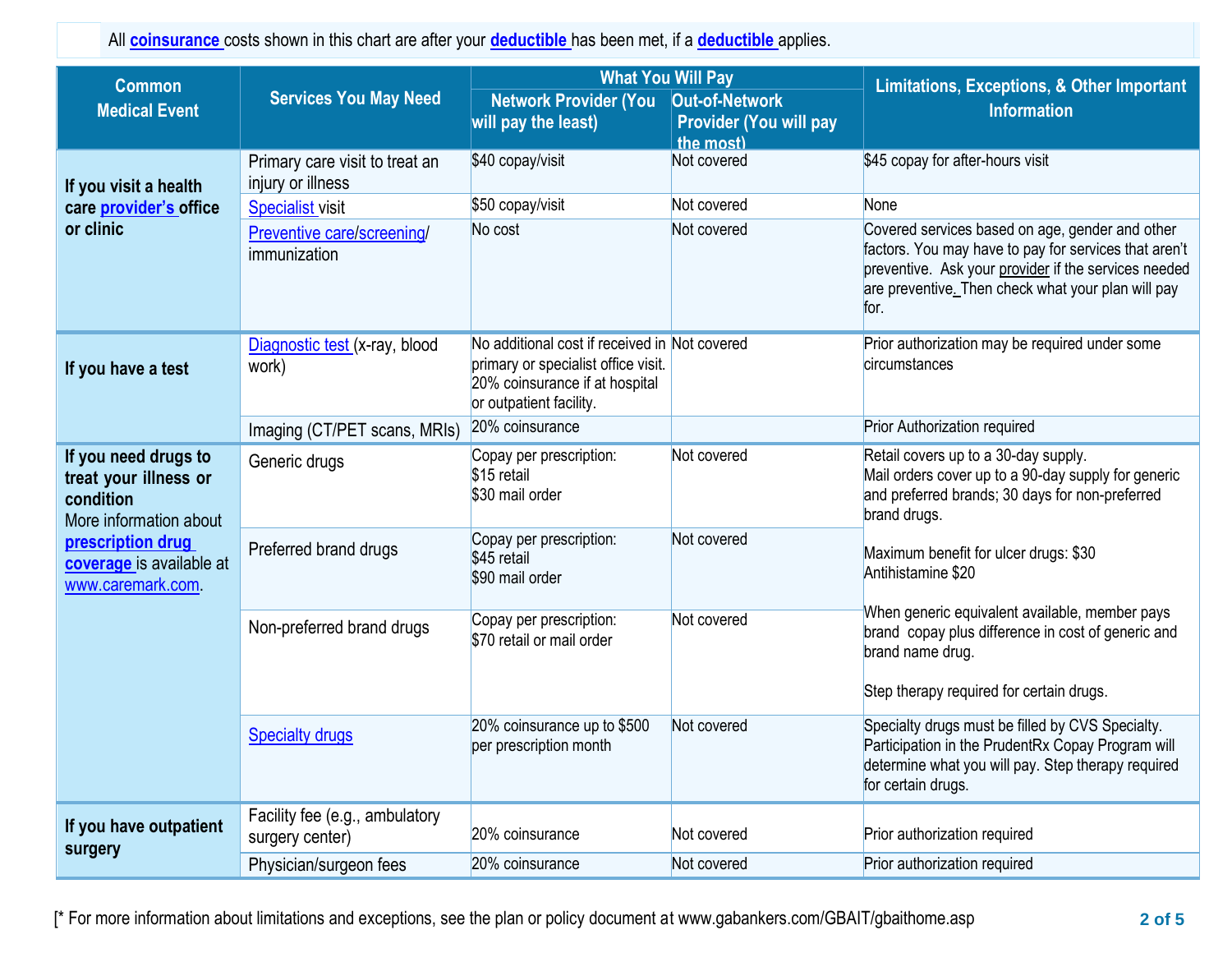| If you need immediate                                            | <b>Emergency room care</b>                   | \$150 copay/visit                                                                             | \$150 copay/visit | Not covered if not a medical emergency.<br>Copay waived if admitted to hospital.                                                                                                                                                                                |
|------------------------------------------------------------------|----------------------------------------------|-----------------------------------------------------------------------------------------------|-------------------|-----------------------------------------------------------------------------------------------------------------------------------------------------------------------------------------------------------------------------------------------------------------|
| medical attention                                                | <b>Emergency medical</b><br>transportation   | 20% coinsurance                                                                               | 20% coinsurance   | Not covered if not a medical emergency.                                                                                                                                                                                                                         |
|                                                                  | <b>Urgent care</b>                           | \$60 copay/visit                                                                              | Not covered       | None                                                                                                                                                                                                                                                            |
| If you have a hospital                                           | Facility fee (e.g., hospital room)           | 20% coinsurance`                                                                              | Not covered       | Prior authorization required.                                                                                                                                                                                                                                   |
| stay                                                             | Physician/surgeon fees                       | 20% coinsurance                                                                               | Not covered       | Prior authorization required.                                                                                                                                                                                                                                   |
| If you need mental<br>health, behavioral<br>health, or substance | <b>Outpatient services</b>                   | \$40 copay/office visit, 20%<br>coinsurance other outpatient<br>services                      | Not covered       | Some outpatient services require prior authorization.                                                                                                                                                                                                           |
| abuse services                                                   | Inpatient services                           | 20% coinsurance                                                                               | Not covered       | Prior authorization required.                                                                                                                                                                                                                                   |
| If you are pregnant                                              | Office visits                                | \$50 copay first office visit                                                                 | Not covered       | Not covered for dependents other than the spouse<br>except as provided in preventive care. Cost sharing<br>does not apply for preventive services. Maternity care<br>may include tests and services described elsewhere<br>in the SBC                           |
|                                                                  | Childbirth/delivery professional<br>services | 20% coinsurance                                                                               |                   |                                                                                                                                                                                                                                                                 |
|                                                                  | Childbirth/delivery facility<br>services     | 20% coinsurance                                                                               | Not covered       |                                                                                                                                                                                                                                                                 |
| If you need help                                                 | Home health care                             | 20% coinsurance                                                                               | Not covered       | Maximum visits: 120 per calendar year.<br>Prior authorization required.                                                                                                                                                                                         |
| recovering or have<br>other special health<br>needs              | <b>Rehabilitation services</b>               | \$40 copay/visit for physical,<br>occupational speech therapy.<br>All others: 20% coinsurance | Not covered       | Cardiac and pulmonary rehab requires prior<br>authorization and individual case management.<br>Maximum visits: 30 per calendar year for physical and<br>occupational therapy combined; 20 visits per year for<br>speech therapy; respiratory therapy 40 visits. |
|                                                                  | <b>Habilitation services</b>                 | 20% coinsurance                                                                               | Not covered       | Generally, not covered. Benefits only for certain<br>severe developmental delay.                                                                                                                                                                                |
|                                                                  | <b>Skilled nursing care</b>                  | 20% coinsurance                                                                               | Not covered       | Maximum days: 30 per calendar year.<br>Prior authorization required                                                                                                                                                                                             |
|                                                                  | Durable medical equipment                    | 20% coinsurance                                                                               | Not covered       | Prior authorization required                                                                                                                                                                                                                                    |

[\* For more information about limitations and exceptions, see the plan or policy document at www.gabankers.com/GBAIT/gbaithome.asp **3 of 5**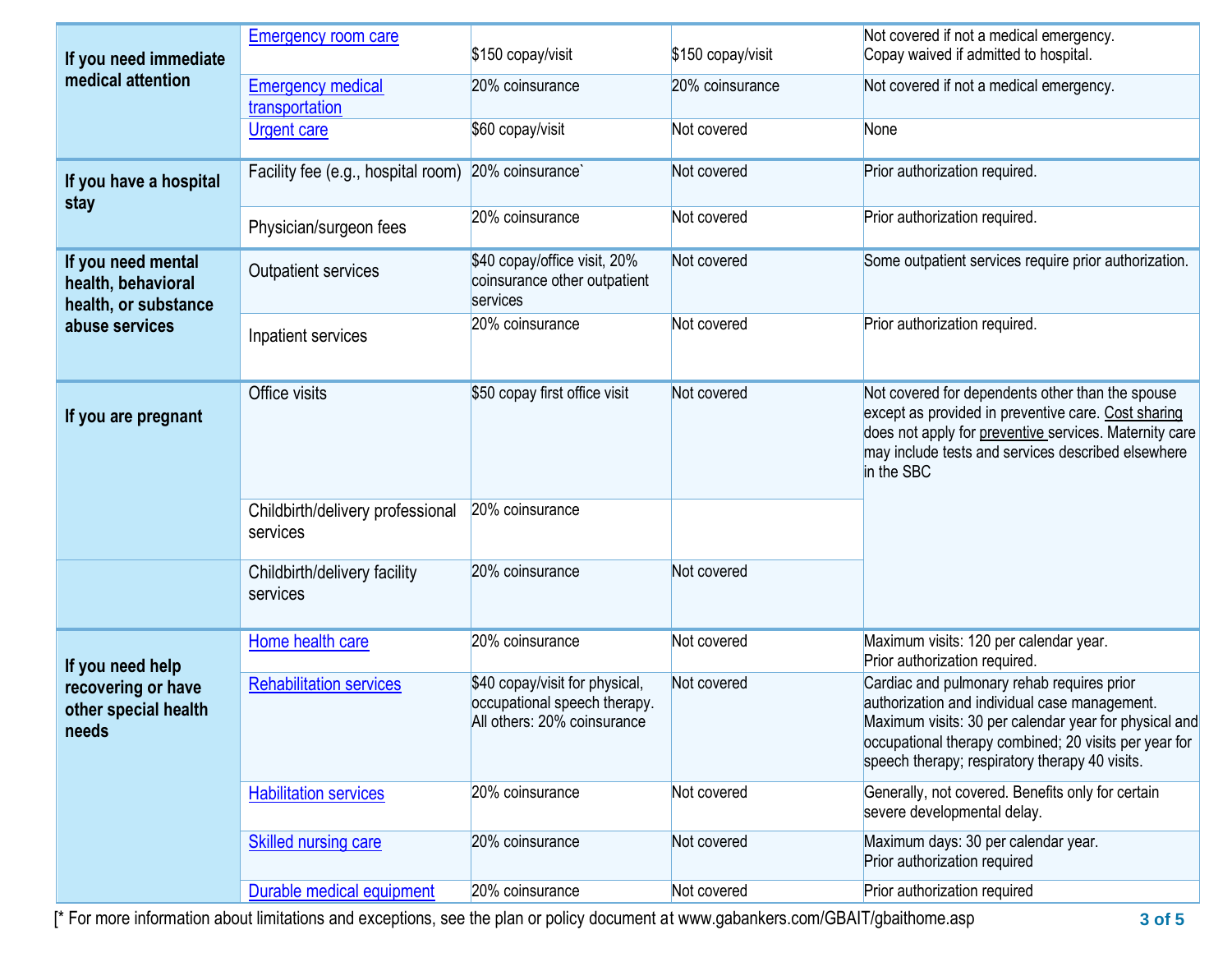|                     | <b>Hospice services</b>    | 20% coinsurance | Not covered | Prior authorization required                    |
|---------------------|----------------------------|-----------------|-------------|-------------------------------------------------|
|                     | Children's eye exam        | Not covered     | Not covered | Annual screening covered under preventive care. |
| If your child needs | Children's glasses         | Not covered     | Not covered |                                                 |
| dental or eye care  | Children's dental check-up | Not covered     | Not covered |                                                 |
|                     |                            |                 |             |                                                 |

## **Excluded Services & Other Covered Services:**

| Services Your Plan Generally Does NOT Cover (Check your policy or plan document for more information and a list of any other excluded services.) |                                          |                                                                    |  |
|--------------------------------------------------------------------------------------------------------------------------------------------------|------------------------------------------|--------------------------------------------------------------------|--|
| • Acupuncture (if prescribed for rehabilitation                                                                                                  | • Habilitative Care                      | •Non-emergency care when traveling outside                         |  |
| purposes)<br>• Bariatric surgery                                                                                                                 | • Hearing Aid<br>• Infertility Treatment | the U.S. unless prior authorization obtained<br>• Routine eye care |  |
| • Chiropractic Care                                                                                                                              | • Long-term care                         | • Routine foot care                                                |  |
| • Cosmetic surgery<br>• Dental Care (Adult)                                                                                                      |                                          |                                                                    |  |
| Other Covered Services (Limitations may apply to these services. This isn't a complete list. Please see your plan document.)                     |                                          |                                                                    |  |
| David Dubi Nimeira vilage IOI en OOI is not                                                                                                      | . Mojela Leos nxegreces limited to       |                                                                    |  |

| • Private Duty Nursing when ICU or CCU is not | • Weight loss programs, limited to    |
|-----------------------------------------------|---------------------------------------|
| l available                                   | <b>Specialized Solutions Programs</b> |

Your Rights to Continue Coverage: There are agencies that can help if you want to continue your coverage after it ends. The contact information for those agencies is: Dept. of Labor Employee Benefits Security Administration at 1-866-444-EBSA (3272) or www.dol.gov/ebsa/healthreform. Other coverage options may be available to you too, including buying individual insurance coverage through the Health Insurance Marketplace. For more information about the Marketplace, visit www.HealthCare.gov or call 1-800-318-2596.

Your Grievance and Appeals Rights: There are agencies that can help if you have a complaint against your plan for a denial of a claim. This complaint is called a grievance or appeal. For more information about your rights, look at the explanation of benefits you will receive for that medical claim. Your plan documents also provide complete information to submit a claim, appeal, or a grievance for any reason to your plan. For more information about your rights, this notice, or assistance, contact: Paragon Benefits, Inc. at 1-800-277-9218 or the U.S. Department of Labor, Employee Benefits Security Administration at 1-866-444-3272 or www.dol.gov/ebsa/heathreform

### **Does this plan provide Minimum Essential Coverage?** Yes

If you don't have Minimum Essential Coverage for a month under this plan or under other coverage, you'll have to make a payment when you file your tax return unless you qualify for an exemption from the requirement that you have health coverage for that month.

**Does this plan meet the Minimum Value Standards?** Yes

If your plan doesn't meet the Minimum Value Standards, you may be eligible for a premium tax credit to help you pay for a plan through the Marketplace.

## **Language Access Services:**

Spanish (Español): Para obtener asistencia en Español, llame al 1-800-277-9218

Tagalog (Tagalog): Kung kailangan ninyo ang tulong sa Tagalog tumawag sa 1-800-277-9218

Chinese (中文): 如果需要中文的帮助,请拨打这个号码 1-800-277-9218

Navajo (Dine): Dinek'ehgo shika at'ohwol ninisingo, kwiijigo holne' 1-800-277-9218

––––––––––––––––––––––*To see examples of how this plan might cover costs for a sample medical situation, see the next section.–––––––––––*–––––––––––

[\* For more information about limitations and exceptions, see the plan or policy document at www.gabankers.com/GBAIT/gbaithome.asp **4 of 5**